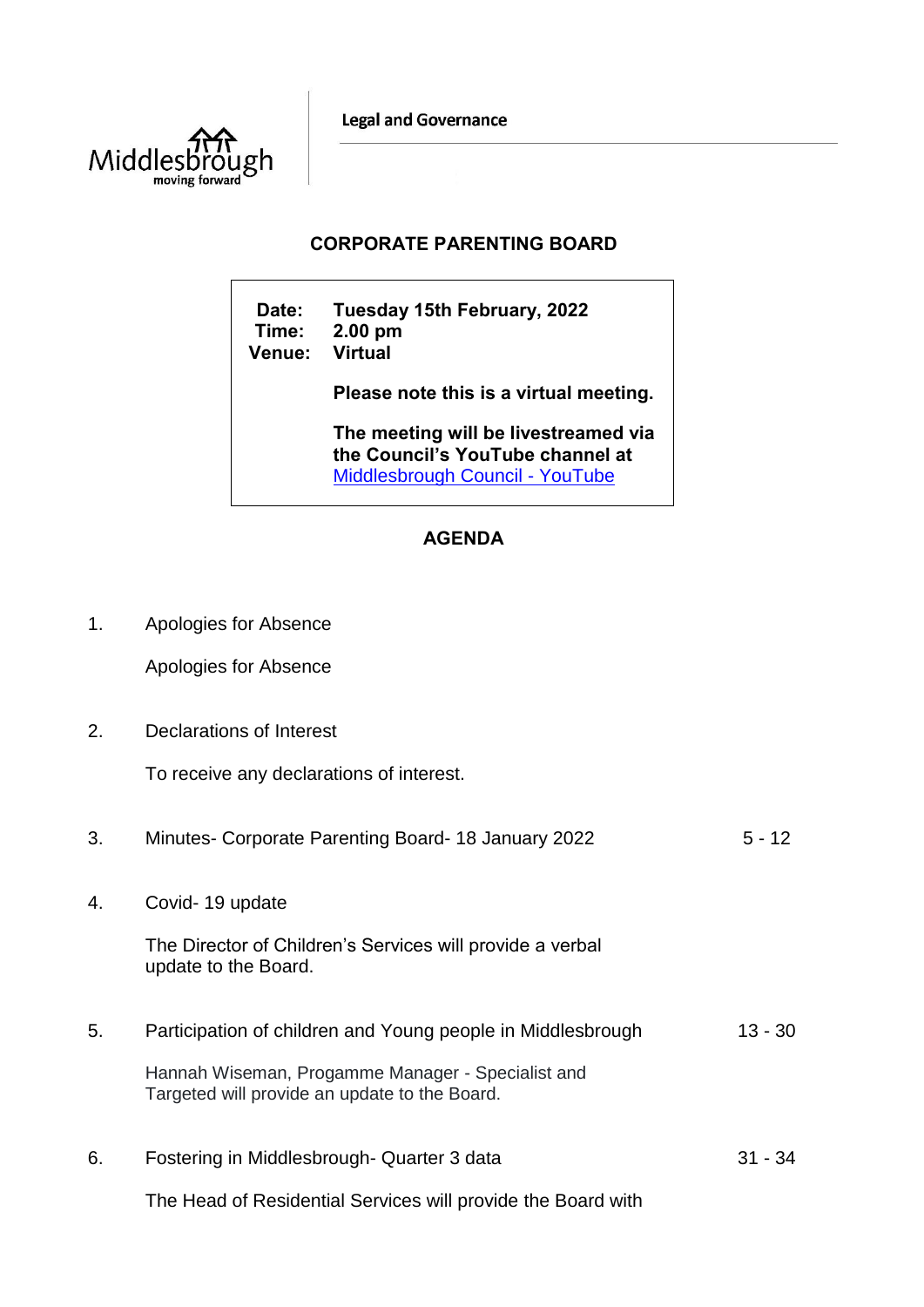information on the quarter 3 fostering data.

| 7.  | Nominet digital REACH programme- Update                                                                                                                                                                                                                                                                                                                                                                                                                                                         |                                                                        | $35 - 44$ |
|-----|-------------------------------------------------------------------------------------------------------------------------------------------------------------------------------------------------------------------------------------------------------------------------------------------------------------------------------------------------------------------------------------------------------------------------------------------------------------------------------------------------|------------------------------------------------------------------------|-----------|
|     | Ralph Jordinson, Risk and Resilience Coordinator and Louise<br>Jefferson, Digitcal Policy Apprentice will provide the Board<br>with an update on the Nominet digital REACH programme.                                                                                                                                                                                                                                                                                                           |                                                                        |           |
| 8.  | Performance against Corporate Parenting Board Strategy                                                                                                                                                                                                                                                                                                                                                                                                                                          |                                                                        | 45 - 54   |
|     | The Director of Children's Care and the Head of Looked after<br>children and Corporate Parenting will present the performance<br>scorecard to the Board.                                                                                                                                                                                                                                                                                                                                        |                                                                        |           |
| 9.  | Any other urgent items which in the opinion of the Chair, may<br>be considered.                                                                                                                                                                                                                                                                                                                                                                                                                 |                                                                        |           |
|     | Any other urgent items which in the opinion of the Chair, may<br>be considered.                                                                                                                                                                                                                                                                                                                                                                                                                 |                                                                        |           |
| 10. | <b>Exclusion of Press and Public</b>                                                                                                                                                                                                                                                                                                                                                                                                                                                            |                                                                        |           |
|     | To consider passing a Resolution Pursuant to Section 100A<br>(4) Part 1 of the Local Government Act 1972 excluding the<br>press and public from the meeting during consideration of the<br>following items on the grounds that if present there would be<br>disclosure to them of exempt information falling within<br>paragraph 2 of Part 1 of Schedule 12A of the Act and the<br>public interest in maintaining the exemption outweighs the<br>public interest in disclosing the information. |                                                                        |           |
| 11. | <b>Children Missing from Care</b><br>Jeff Watson, Risk and Reduction Manager will provide a<br>presentation to the Board.<br>2                                                                                                                                                                                                                                                                                                                                                                  |                                                                        | $55 - 62$ |
|     |                                                                                                                                                                                                                                                                                                                                                                                                                                                                                                 | <b>Charlotte Benjamin</b><br>Director of Legal and Governance Services |           |

Town Hall Middlesbrough Monday 7 February 2022

## **MEMBERSHIP**

Councillors C Hobson (Chair), L Garvey (Vice-Chair), A Hellaoui, T Higgins, Z Uddin, M Saunders, B Cooper, D Davison and J Walker